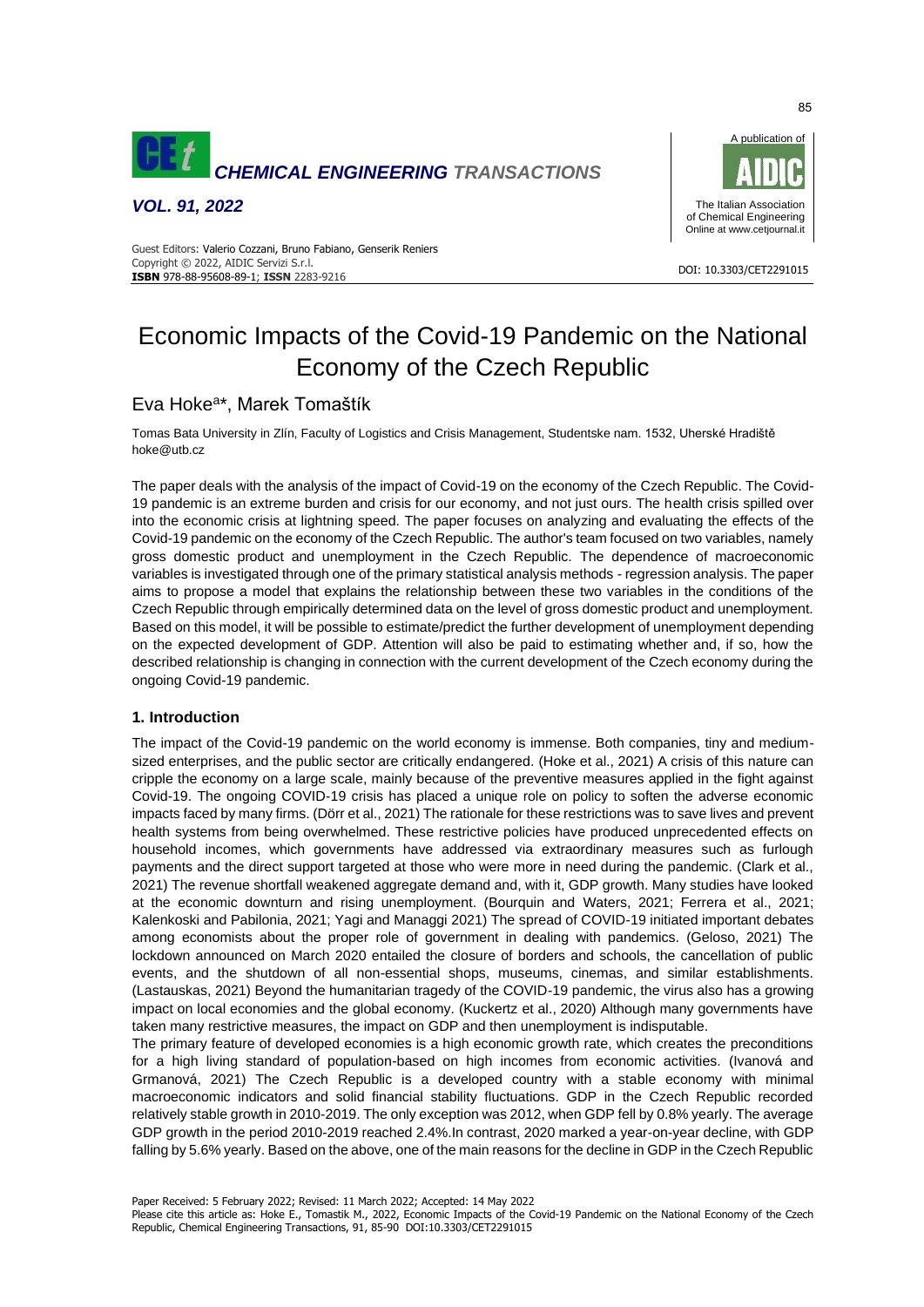can be assumed measures taken by the Czech central authorities in connection with the pandemic, especially measures that limited economic activity such as closing or significant reduction of selected sectors of the economy - especially services or a significant part of the trade-in goods and the closure of school facilities. The government offset the adverse effects of the mentioned measures through fiscal measures to support both final consumption and exports. In connection with the effects of the Covid-19 pandemic, the following chapter will also analyze the development of only two selected fundamental economic indicators in the Czech Republic, namely the development of GDP and unemployment, including their relationship. (Czech Statistical Office, 2021) The other macroeconomic indicators will not be examined.

## **2. Methodology**

The goal of the paper is thanks to regression analysis to propose a model using empirically obtained data on the level of GDP and unemployment, which explains the relationship between these two quantities in the conditions of the Czech Republic and possibly estimate/predict the further development of unemployment depending on the expected development GDP. Subsequently, through further investigation, estimate whether and, if so, how the described relationship changes in connection with the current development of the Czech economy in the current period Covid-19 pandemic. Regression analysis is one of the most used statistical analysis methods of multidimensional data. It allows the expression of the relationship between the variable we want to describe (explained variable or response) and a set of explanatory variables (regressors) by the regression promotions function. (Neubauer et al., 2016) The data were obtained from the official pages of the Czech Statistical Office (CSO, 2021).

## **3. Results and Discussion**

For the purpose of examining the relationship of quantities, a linear regression model with one explanatory variable (regressor) will be used, which can be expressed in the following form (1):

 $Y = \beta_1 + \beta_2 X + e$  (1)

where Y is a random variable, X is a given, a real variable,  $\beta_1$ ,  $\beta_2$  are unknown parameters (constants) and e is a random variable/error.

For the construction of the model it is necessary to estimate the parameters  $\beta_1$  and  $\beta_2$  using the measured data, when for the values  $x_1, x_2,..., x_n$  of the variable X the values  $y_1, y_2,..., y_n$  of the variable Y are observed and we assume that

$$
y_i = \beta_1 + \beta_2 x_i + e_i, \ i = 1, 2, \dots, n. \tag{2}
$$

The values  $y_1, y_2,..., y_n$  are burdened with errors  $e_1, e_2, ..., e_n$ , which we assume are independent random variables that are unsystematic, ie the mean value  $E (e_i) = 0$ , they are homogeneous, ie they have the same variance  $D(e_i) = \delta^2$ , i = 1, 2,..., n, and have a normal distribution. (Neubauer et al., 2016) After compiling the regression model, a verification will be performed whether the estimated regression parameters and the overall model are statistically significant at the selected level of significance  $\alpha$ . The suitability of the selected model will then be assessed by promoting the so-called determination index ( $R^2$ ). This number takes the values  $(0,1)$ . The closer  $R<sup>2</sup>$  is to 1, the stronger we consider the given statistical link, and thus well captured by the regression model used. Conversely, the closer it gets to 0, the more we consider the dependence to be weaker and the regression function less concise. (Neubauer et al., 2016) The input data for the construction of the regression model will be the values of the level of GDP and unemployment in the Czech Republic in the period 2010 - 2020. GDP is at basic prices in 2015 (in millions of CZK). The input data are summarized in the following table 1. The data are evaluated until 2020. When writing the paper, data from 2021 were not yet available.

*Table 1: Development of unemployment and GDP in the Czech Republic (2010-2020)(CSO, 2021)*

| Year | Unemployment (%) | <b>Gross Domestic Product</b> |
|------|------------------|-------------------------------|
| 2010 | 7.4              | 4 252 881                     |
| 2011 | 6.8              | 4 327 747                     |
| 2012 | 7.0              | 4 293 774                     |
| 2013 | 7.0              | 4 291 803                     |
| 2014 | 6.2              | 4 388 888                     |
| 2015 | 5.1              | 4 625 378                     |
| 2016 | 4.0              | 4 742 737                     |
| 2017 | 2.9              | 4 987 876                     |
| 2018 | 2.3              | 5 147 421                     |
| 2019 | 2.0              | 5 266 512                     |
| 2020 | 2.6              | 4 973 928                     |

#### 86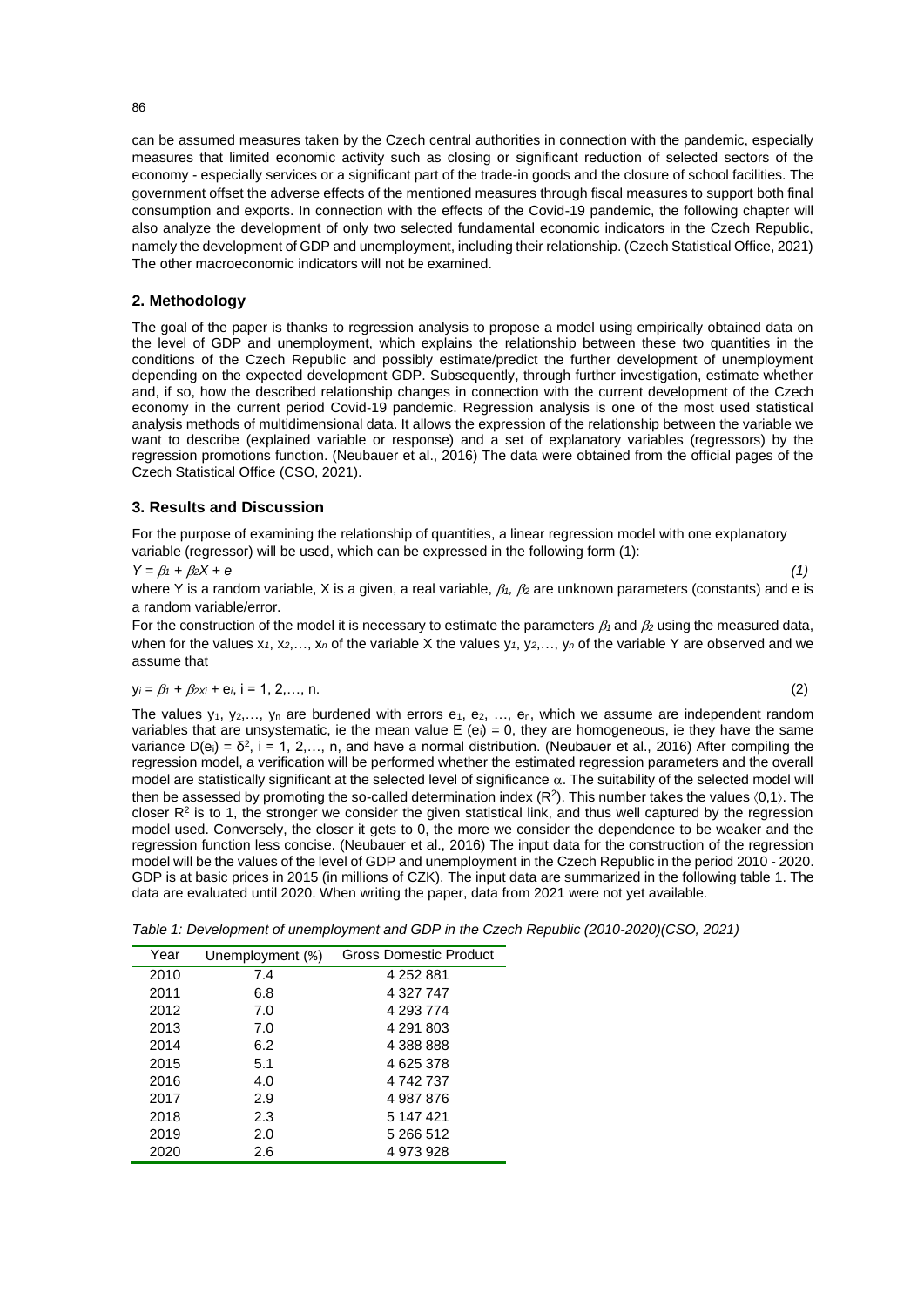For the purposes of compiling a linear regression model, the level of GDP is an explanatory variable (X), and unemployment is an explained variable (Y). The construction of the regression model was performed using the MS Excel application, while the testing of the statistical significance of individual parameters of the regression line and the model as a whole was performed at the significance level  $\alpha$  = 0.05. The resulting values obtained using the "Regression" tool in MS Excel are shown in the following tables 2.

*Table 2: Results of the regression model for the period 2010 – 2020 (Own processing)*

| <b>Regression statistics</b>                     |           |
|--------------------------------------------------|-----------|
| Reliability value R (determination index $R^2$ ) | 0.980     |
| Observation                                      | 11        |
| Significance F (P-Value)                         | 5.876E-09 |

| Table 3: The resulting values (Own processing) |  |
|------------------------------------------------|--|
|------------------------------------------------|--|

|                              |            | Coefficients Mean Errors | P-Value   | The upper limit of The lower limit |               |
|------------------------------|------------|--------------------------|-----------|------------------------------------|---------------|
|                              |            |                          |           | the 95%                            | of the $95\%$ |
| Limit (parameter $\beta_1$ ) | 30.803     | 1.239                    | 1.320E-09 | 28.001                             | 33.606        |
| GDP (parameter $\beta_2$ )   | -5.564E-07 | 2.648E-07                | 5.876E-09 | $-6.163E-06$                       | -4.965E-06    |

Based on the construction of the regression model, a regression line in the form of: **y = 30.803 – 5.564E-06x** (3)

Confidence intervals (Lower 95%, Upper 95%) for parameters  $\beta_1$  i  $\beta_2$  do not contain 0, therefore these parameters are statistically significant at the level of significance  $\alpha = 0.05$ . For the whole model, the p-value (significance F) is lower than the specified significance level  $\alpha$  (5.876E-09 <0.05). Therefore, the null hypothesis can be rejected and it can be stated that the chosen model is statistically significant. The resulting model can be used for prediction and description dependencies of given variables. The extent to which the created statistical model captures the relationship between GDP and unemployment can then be assessed according to the index of determination. We succeeded in the considered regression dependence explain 98% of the variability of the variable Y, which is unemployment. The following graph shows the relationship between GDP and unemployment, including the representation of the regression line, the regression function and the determination index (*R<sup>2</sup>* ).



*Figure 1: Relationship between GDP and Unemployment (2010 - 2020) (Own processing)*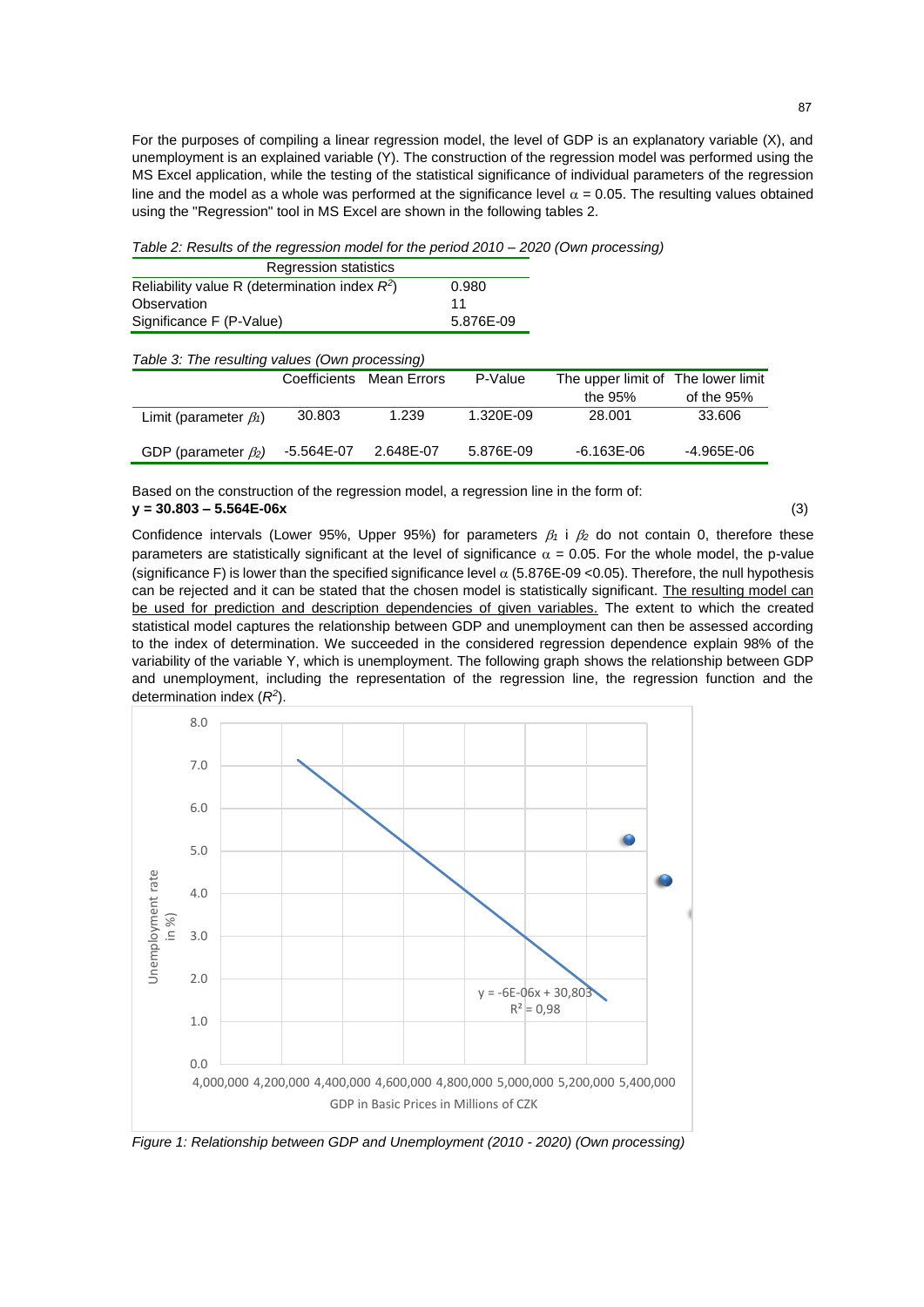The created model can be used to predict the further development of the unemployment rate depending on the development of the GDP level. The CNB expects year-on-year GDP growth in the Czech Republic of 3.4% in 2021. (Czech National Bank, 2021). Based on this prediction, the amount of GDP for 2021 (at constant 2015 prices) can be expected:

### **GDP 2021 = 4 973 928 · 1.034 = CZK 5 143 042 millions**

Using the created model, it is possible to predict the level of unemployment in the Czech Republic in 2021 in the amount of:

**y = 30.803 – 5.564E-06x**

#### **y = 30.803 – 5.564E-06 · 5 143 042**

**y = 2.2 %**

Based on the established model of the relationship between GDP and unemployment, the rate is expected unemployment in 2021 at 2.2%.

The following paragraphs will describe the situation taking into account the relationship between GDP and unemployment already in the situation when the Czech Republic was affected by the Covid-19 pandemic. However, in order to better analyze the impact of the Covid-19 pandemic and related measures taken on the Czech economy, ie on the development of unemployment based on GDP, it is necessary to focus in more detail on the period before and during the pandemic. Therefore, the method of regression analysis in this subchapter is applied to data in the period from 2016 to 2020. As the course of the Covid-19 pandemic in this period covers only 1 year, or especially Q2 to Q4 2020, data for individual quarters of the observed period. The development of the level of GDP and unemployment for individual quarters in the years 2016 to 2020 is shown in the following table.

| Table 4: The unemployment and level of GDP in the Czech Republic (period 2016 – 2020)(CSO, 2021) |  |  |
|--------------------------------------------------------------------------------------------------|--|--|
|--------------------------------------------------------------------------------------------------|--|--|

| Quarter | Unemployment (%) | Gross Domestic Product |
|---------|------------------|------------------------|
| 1Q/2016 | 4.7              | 1 164 520              |
| 2Q/2016 | 4.5              | 1 174 201              |
| 3Q/2016 | 4.3              | 1 179 417              |
| 4Q/2016 | 4.0              | 1 185 684              |
| 1Q/2017 | 3.8              | 1 198 163              |
| 2Q/2017 | 3.5              | 1 212 425              |
| 3Q/2017 | 3.2              | 1 229 069              |
| 4Q/2017 | 2.9              | 1 246 969              |
| 1Q/2018 | 2.7              | 1 259 041              |
| 2Q/2018 | 2.5              | 1 268 884              |
| 3Q/2018 | 2.4              | 1 277 527              |
| 4Q/2018 | 2.3              | 1 286 855              |
| 1Q/2019 | 2.2              | 1 294 495              |
| 2Q/2019 | 2.1              | 1 301 189              |
| 3Q/2019 | 2.1              | 1 310 885              |
| 4Q/2019 | 2.0              | 1 316 628              |
| 1Q/2020 | 2.0              | 1 312 190              |
| 2Q/2020 | 2.2              | 1 276 896              |
| 3Q/2020 | 2.3              | 1 259 080              |
| 4Q/2020 | 2.6              | 1 242 867              |

Again, using the "Regression" tool in MS Excel, it was first built linear regression model of the relationship between the level of GDP and the unemployment rate for the period 2016 - 2019, ie for period before the outbreak of Covid-19 in the Czech Republic. The resulting regression shape function is:

## **y = 25.101 – 1.770E-05x** (4)

The parameters  $\beta_1$  i  $\beta_2$  and the model as a whole were subsequently tested for statistical significance (at significance level  $\alpha$  = 0.05, with the following results:

Parameter  $\beta_1 = 25.101$ ; confidence interval  $\langle 23.220; 26.983 \rangle$  does not contain 0; Parameter  $\beta_2 = -1.770E-05$ ; confidence interval  $\langle -1.921E-05; -1.619E-05 \rangle$  does not contain 0. In the case of the whole model, the p-value (significance F) is lower than the specified level significance  $\alpha$  (4.797E-13 < 0.05). Coefficient of determination *R<sup>2</sup>*= 0.98.

It follows from the above that both the individual parameters and the linear regression model as a whole are statistically significant at the level of significance  $\alpha = 0.05$ . Given the level of the coefficient of determination of

88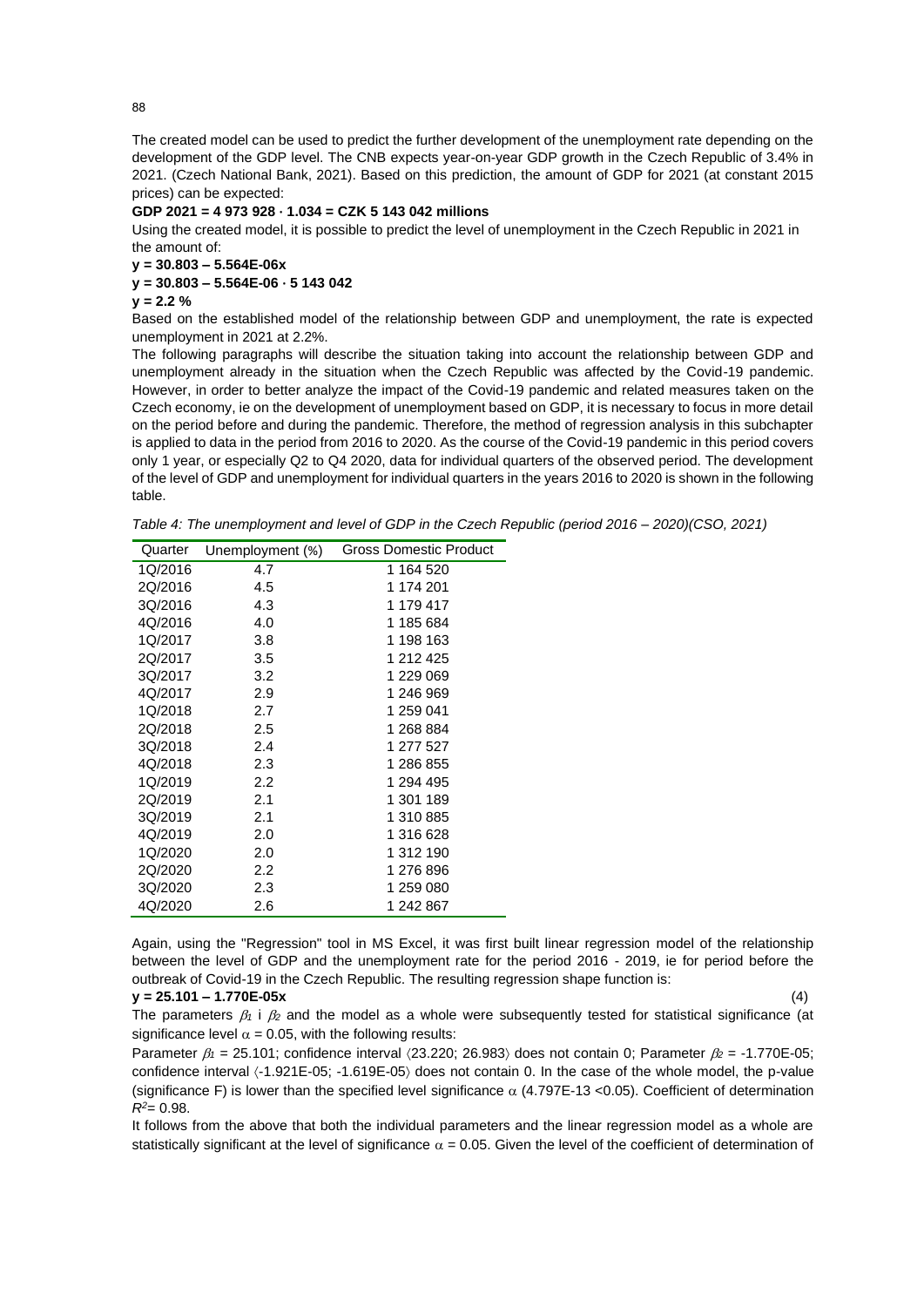0.98, it can be stated that the regression model explains 98% of the variability variable Y, which is unemployment.

When applying the set linear regression model for the period 2016 - 2019 to predict the level of unemployment to the level of GDP corresponding to the level reached in the 4th quarter of 2020, the expected unemployment rate should be 3.1%. However, the real unemployment rate reached only 2.6%.

Due to the fact that the real unemployment rate in 2020 did not reach the expected rate of 3.1%, but the unemployment rate reached only 2.6% and due to the fact that the government implemented individual fiscal measures to help mitigate the impact of Covid-19, therefore, another linear regression model was constructed, this time for the period 2020 (the year affected by the Covid-19 pandemic). The final form of the regression function for the period 2020 is:

## **y = 11.714 – 7.407E-06x**

Even in this case, the parameters  $\beta_1$  and  $\beta_2$  and the model as a whole were tested for statistical significance (at the significance level  $\alpha$  = 0.05), with the following results:

Parameter  $\beta_1$  = 11.714 confidence interval  $\langle 2.583; 20.845 \rangle$  does not contain 0; Parameter  $\beta_2$  = -7.407E-06 confidence interval  $\langle -1.458E-05; -2.344E-07 \rangle$  does not contain 0. In the case of the whole model, the p-value (significance F) is lower than the specified level significance  $\alpha(0.0471 \le 0.05)$ . Coefficient of determination (R<sup>2</sup>) = 0.908. It follows from the above that despite the relatively low number of observations (only 4 quarters) both individual parameters as well as the linear regression model as a whole are statistically significant on significance level  $\alpha$  = 0.05. The following graph then graphically shows a comparison of these two periods, ie the period 2016- 2019 and the period of 2020, which divides the outbreak of the Covid-19 pandemic.



*Figure 2: Relationship between GDP and unemployment (2016 - 2020, quarterly data) (Own processing)*

It should be noted that the time associated with the Covid-19 pandemic is relatively short for performing comprehensive analyzes of the impacts of the pandemic on the Czech economy; only four quarters are available. Therefore, the developed model, which examines the period of the ongoing Covid-19 pandemic, includes only four observations. Therefore, there is a risk of some inaccuracy associated with the developed model and the interpretation of its results. For this reason, the results should be considered preliminary, which may be adjusted in light of future developments. From the performed analysis, despite the mentioned risks associated with a low number of periods, it can be assumed that in 2020 the sensitivity of changes in the unemployment rate to changes in GDP decreased significantly. The elasticity of the curve in the period of 2020 compared to the curve showing the years 2016 - 2019 has decreased significantly, the slope of the function is lower than in the period before the Covid-19 pandemic. From this, it can be concluded that the conditions in the